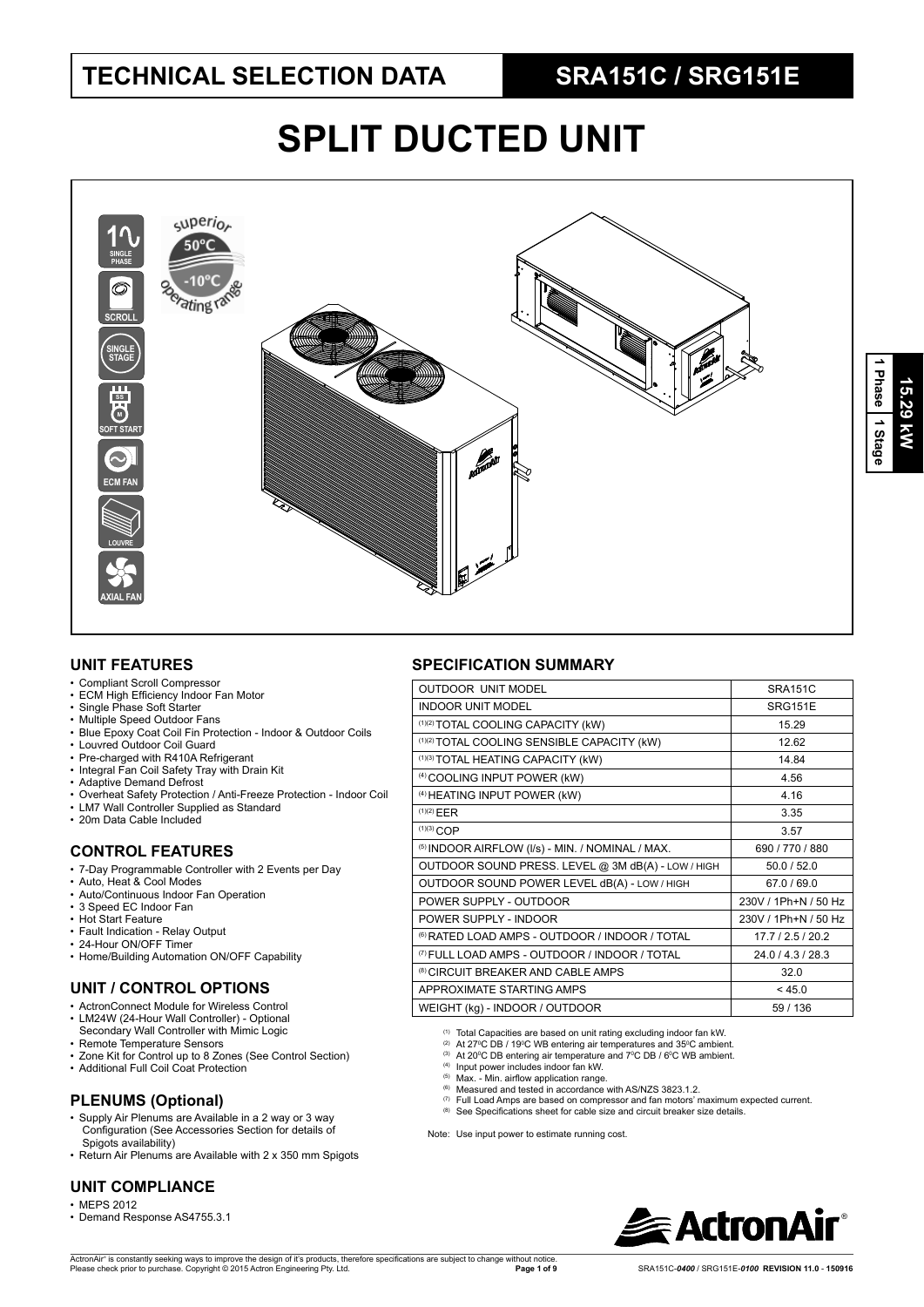# **CAPACITY SELECTION DATA SRA151C / SRG151E**

|                     | <b>COOLING PERFORMANCE</b> |                    |      |       |       |       |                                         |       |       |       |       |       |       |
|---------------------|----------------------------|--------------------|------|-------|-------|-------|-----------------------------------------|-------|-------|-------|-------|-------|-------|
| <b>AIR ENTERING</b> |                            | <b>TOTAL</b>       |      |       |       |       | <b>TOTAL SENSIBLE CAPACITY - KW</b>     |       |       |       |       |       |       |
| <b>OUTDOOR</b>      | <b>INDOOR</b>              | <b>CAPACITY</b>    |      |       |       |       | AT DB TEMPERATURE ONTO INDOOR COIL - °C |       |       |       |       |       |       |
| $DB - 0C$           | $WB - C$                   | kW                 | 20   | 21    | 22    | 23    | 24                                      | 25    | 26    | 27    | 28    | 29    | 30    |
|                     | 16                         | 16.00              | 9.61 | 10.54 | 11.46 | 12.37 | 13.26                                   | 13.99 |       |       |       |       |       |
|                     | 17                         | 16.00              | 8.70 | 9.59  | 10.52 | 11.45 | 12.36                                   | 13.25 | 14.05 |       |       |       |       |
| 25                  | 18                         | 16.33              | 7.72 | 8.67  | 9.57  | 10.51 | 11.43                                   | 12.33 | 13.26 | 14.10 | 14.85 |       |       |
|                     | 19                         | 16.74              | 6.73 | 7.70  | 8.67  | 9.55  | 10.48                                   | 11.41 | 12.32 | 13.24 | 14.09 | 14.89 | 15.59 |
|                     | $\overline{20}$            | $\overline{17.13}$ | 5.71 | 6.70  | 7.67  | 8.64  | 9.52                                    | 10.45 | 11.37 | 12.30 | 13.21 | 14.09 | 14.91 |
|                     | 21                         | 17.62              |      | 5.68  | 6.65  | 7.64  | 8.59                                    | 9.48  | 10.43 | 11.34 | 12.25 | 13.18 | 14.06 |
|                     | 22                         | 18.08              |      |       | 5.66  | 6.62  | 7.61                                    | 8.57  | 9.52  | 10.38 | 11.30 | 12.23 | 13.14 |
|                     | 16                         | 15.44              | 9.34 | 10.26 | 11.18 | 12.08 | 12.93                                   | 13.58 |       |       |       |       |       |
|                     | 17                         | 15.41              | 8.43 | 9.32  | 10.26 | 11.18 | 12.07                                   | 12.94 | 13.74 |       |       |       |       |
|                     | 18                         | 15.70              | 7.46 | 8.42  | 9.29  | 10.23 | 11.15                                   | 12.06 | 12.95 | 13.79 | 14.44 |       |       |
| 30                  | $\overline{19}$            | 16.03              | 6.47 | 7.44  | 8.40  | 9.29  | 10.21                                   | 11.14 | 12.04 | 12.94 | 13.80 | 14.57 |       |
|                     | $\overline{20}$            | 16.43              | 5.47 | 6.45  | 7.43  | 8.38  | 9.26                                    | 10.20 | 11.11 | 12.02 | 12.92 | 13.81 | 14.61 |
|                     | 21                         | 16.91              |      | 5.43  | 6.41  | 7.39  | 8.35                                    | 9.24  | 10.16 | 11.09 | 12.01 | 12.90 | 13.78 |
|                     | $\overline{22}$            | 17.33              |      |       | 5.40  | 6.37  | 7.35                                    | 8.31  | 9.19  | 10.12 | 11.05 | 11.97 | 12.86 |
|                     | 16                         | 14.83              | 9.04 | 9.97  | 10.88 | 11.76 | 12.56                                   |       |       |       |       |       |       |
|                     | 17                         | 14.83              | 8.13 | 9.03  | 9.96  | 10.87 | 11.76                                   | 12.61 | 13.34 |       |       |       |       |
|                     | $\overline{18}$            | 15.02              | 7.18 | 8.12  | 9.01  | 9.94  | 10.85                                   | 11.75 | 12.63 | 13.45 |       |       |       |
| 35                  | $\overline{19}$            | 15.29              | 6.19 | 7.16  | 8.12  | 8.99  | 9.93                                    | 10.85 | 11.75 | 12.62 | 13.47 | 12.14 |       |
|                     | 20                         | 15.70              | 5.19 | 6.16  | 7.13  | 8.09  | 8.97                                    | 9.90  | 10.82 | 11.72 | 12.61 | 13.48 | 14.27 |
|                     | 21                         | 16.10              |      | 5.17  | 6.14  | 7.12  | 8.06                                    | 8.95  | 9.86  | 10.79 | 11.69 | 12.59 | 13.47 |
|                     | $\overline{22}$            | 16.50              |      |       | 5.14  | 6.11  | 7.07                                    | 8.04  | 8.91  | 9.83  | 10.75 | 11.67 | 12.57 |
|                     | 16                         | 14.09              | 8.69 | 9.63  | 10.52 | 11.38 | 12.09                                   |       |       |       |       |       |       |
|                     | $\overline{17}$            | 14.10              | 7.76 | 8.69  | 9.61  | 10.51 | 11.40                                   | 12.20 |       |       |       |       |       |
|                     | $\overline{18}$            | 14.20              | 6.85 | 7.80  | 8.67  | 9.61  | 10.51                                   | 11.39 | 12.24 | 12.94 |       |       |       |
| 40                  | 19                         | 14.43              | 5.86 | 6.83  | 7.86  | 8.65  | 9.58                                    | 10.51 | 11.38 | 12.26 | 13.04 |       |       |
|                     | $\overline{20}$            | 14.78              | 4.87 | 5.86  | 6.82  | 7.76  | 8.64                                    | 9.56  | 10.47 | 11.37 | 12.24 | 13.08 | 13.77 |
|                     | 21                         | 15.15              |      | 4.86  | 5.83  | 6.80  | 7.74                                    | 8.62  | 9.53  | 10.45 | 11.36 | 12.22 | 13.09 |
|                     | $\overline{22}$            | 15.53              |      |       | 4.83  | 5.80  | 6.76                                    | 7.71  | 8.59  | 9.49  | 10.42 | 11.32 | 12.22 |
|                     | 16                         | 13.29              | 8.31 | 9.25  | 10.13 | 10.95 |                                         |       |       |       |       |       |       |
|                     | 17                         | 13.31              | 7.40 | 8.32  | 9.23  | 10.13 | 10.98                                   | 11.68 |       |       |       |       |       |
|                     | 18                         | 13.31              | 6.50 | 7.40  | 8.31  | 9.22  | 10.13                                   | 10.99 | 11.79 |       |       |       |       |
| 45                  | 19                         | 13.51              | 5.53 | 6.48  | 7.37  | 8.30  | 9.22                                    | 10.12 | 11.00 | 11.83 | 12.48 |       |       |
|                     | 20                         | 13.82              | 4.54 | 5.51  | 6.47  | 7.41  | 8.28                                    | 9.18  | 10.10 | 10.98 | 11.84 | 12.62 |       |
|                     | 21                         | 14.16              |      | 4.52  | 5.49  | 6.45  | 7.39                                    | 8.26  | 9.17  | 10.07 | 10.98 | 11.84 | 12.65 |
|                     | $\overline{22}$            | 14.56              |      |       | 4.49  | 5.46  | 6.43                                    | 7.36  | 8.24  | 9.15  | 10.05 | 10.95 | 11.81 |
|                     | 16                         | 12.41              | 7.92 | 8.85  | 9.69  | 10.39 |                                         |       |       |       |       |       |       |
|                     | 17                         | 12.43              | 7.00 | 7.91  | 8.84  | 9.70  | 10.50                                   |       |       |       |       |       |       |
| 50                  | 18                         | 12.43              | 6.12 | 7.00  | 7.91  | 8.82  | 9.71                                    | 10.55 |       |       |       |       |       |
|                     | 19                         | 12.52              | 5.16 | 6.11  | 7.00  | 7.91  | 8.81                                    | 9.71  | 10.56 | 11.32 |       |       |       |
|                     | $\overline{20}$            | 12.77              | 4.18 | 5.14  | 6.09  | 6.98  | 7.89                                    | 8.79  | 9.68  | 10.56 | 11.37 |       |       |
|                     | $\overline{21}$            | 13.09              |      | 4.16  | 5.13  | 6.08  | 7.00                                    | 7.87  | 8.76  | 9.68  | 10.57 | 11.39 | 12.12 |
|                     | $\overline{22}$            | 13.43              |      |       | 4.13  | 5.10  | 6.06                                    | 6.98  | 7.85  | 8.76  | 9.66  | 10.54 | 11.39 |

#### **HEATING PERFORMANCE**

| <b>WB TEMP</b><br>ON OD |       |       |       |       |       | <b>HEATING CAPACITY - kW</b><br>AT DB ENTERING INDOOR - °C |       |       |       |       |
|-------------------------|-------|-------|-------|-------|-------|------------------------------------------------------------|-------|-------|-------|-------|
| <b>COIL-</b> °C         |       | 16    |       | 18    |       | 20                                                         |       | 22    |       | 24    |
|                         | TН    | IΗ    | TН    | ıн    | TН    | ıн                                                         | TН    | тн    | ΤН    | ıн    |
| $-10$                   | 9.40  | 8.84  | 9.36  | 8.80  | 9.32  | 8.76                                                       | 9.27  | 8.71  | 9.23  | 8.68  |
| -8                      | 10.02 | 9.32  | 9.97  | 9.27  | 9.92  | 9.22                                                       | 9.86  | 9.17  | 9.81  | 9.12  |
| $-6$                    | 10.65 | 9.80  | 10.59 | 9.74  | 10.54 | 9.69                                                       | 10.51 | 9.67  | 10.46 | 9.62  |
| $-4$                    | 11.33 | 10.14 | 11.25 | 10.07 | 11.22 | 10.04                                                      | 11.16 | 9.98  | 11.09 | 9.93  |
| $-2$                    | 12.07 | 10.50 | 11.99 | 10.43 | 11.91 | 10.36                                                      | 11.83 | 10.29 | 11.76 | 10.23 |
| $\Omega$                | 12.78 | 10.99 | 12.69 | 10.91 | 12.63 | 10.86                                                      | 12.54 | 10.79 | 12.46 | 10.72 |
| $\overline{2}$          | 13.49 | 12.01 | 13.39 | 11.91 | 13.28 | 11.82                                                      | 13.19 | 11.74 | 13.10 | 11.65 |
| 4                       | 14.27 | 13.56 | 14.12 | 13.42 | 14.05 | 13.34                                                      | 13.95 | 13.26 | 13.85 | 13.16 |
| 6                       | 15.09 | 15.09 | 14.96 | 14.96 | 14.84 | 14.84                                                      | 14.72 | 14.72 | 14.63 | 14.63 |
| 8                       | 15.93 | 15.93 | 15.79 | 15.79 | 15.66 | 15.66                                                      | 15.54 | 15.54 | 15.42 | 15.42 |
| 10                      | 16.80 | 16.80 | 16.66 | 16.66 | 16.51 | 16.51                                                      | 16.38 | 16.38 | 16.25 | 16.25 |
| 12                      | 17.71 | 17.71 | 17.55 | 17.55 | 17.40 | 17.40                                                      | 17.24 | 17.24 | 17.09 | 17.09 |
| 14                      | 18.65 | 18.65 | 18.48 | 18.48 | 18.31 | 18.31                                                      | 18.14 | 18.14 | 17.98 | 17.98 |
| 16                      | 19.63 | 19.63 | 19.43 | 19.43 | 19.24 | 19.24                                                      | 19.06 | 19.06 | 18.87 | 18.87 |
| 18                      | 20.63 | 20.63 | 20.42 | 20.42 | 20.21 | 20.21                                                      | 20.00 | 20.00 | 19.80 | 19.80 |

| <b>AIRFLOW CORRECTION MULTIPLIER</b> |           |        |       |                |       |       |        |
|--------------------------------------|-----------|--------|-------|----------------|-------|-------|--------|
| % VARIATION                          | $-10.39%$ | $-10%$ | $-5%$ | <b>NOMINAL</b> | 5%    | 10%   | 14.29% |
| <b>INDOOR AIRFLOW</b><br>(1/s)       | 690       | 693    | 732   | 770            | 809   | 847   | 880    |
| TOTAL COOLING                        | 0.983     | 0.985  | 0.994 | 1.000          | 1.008 | 1.014 | 1.020  |
| SENSIBLE COOLING                     | 0.939     | 0.941  | 0.971 | 1.000          | 1.030 | 1.057 | 1.081  |
| <b>HEATING FACTOR</b>                | 0.995     | 0.995  | 0.998 | 1.000          | 1.002 | 1.004 | 1.006  |

#### **PIPE LENGTH CORRECTION MULTIPLIER**

|                | 5m    | 10m   | 20 <sub>m</sub> | 30 <sub>m</sub> | 40m   | 50 <sub>m</sub> | 60 <sub>m</sub> |
|----------------|-------|-------|-----------------|-----------------|-------|-----------------|-----------------|
| <b>COOLING</b> | 000.1 | 0.993 | 0.980           | 0.966           | 0.950 | 0.939           | 0.925           |
| <b>HEATING</b> | '.000 | 1.000 | 1.000           | 1.000           | .000  | .000            | 1.000           |

Correction multipliers are based on horizontal pipe runs.

**TH -** Total Heating Capacity (kW).  **IH -** Integrated Heating Capacity (kW) Includes defrost losses.

- **NOTES:** 1. No allowance has been made for the effect of indoor fan motor.
- 2. Selection tables are based on nominal airflows.
- Correction factors must be applied for selection away from these conditions.

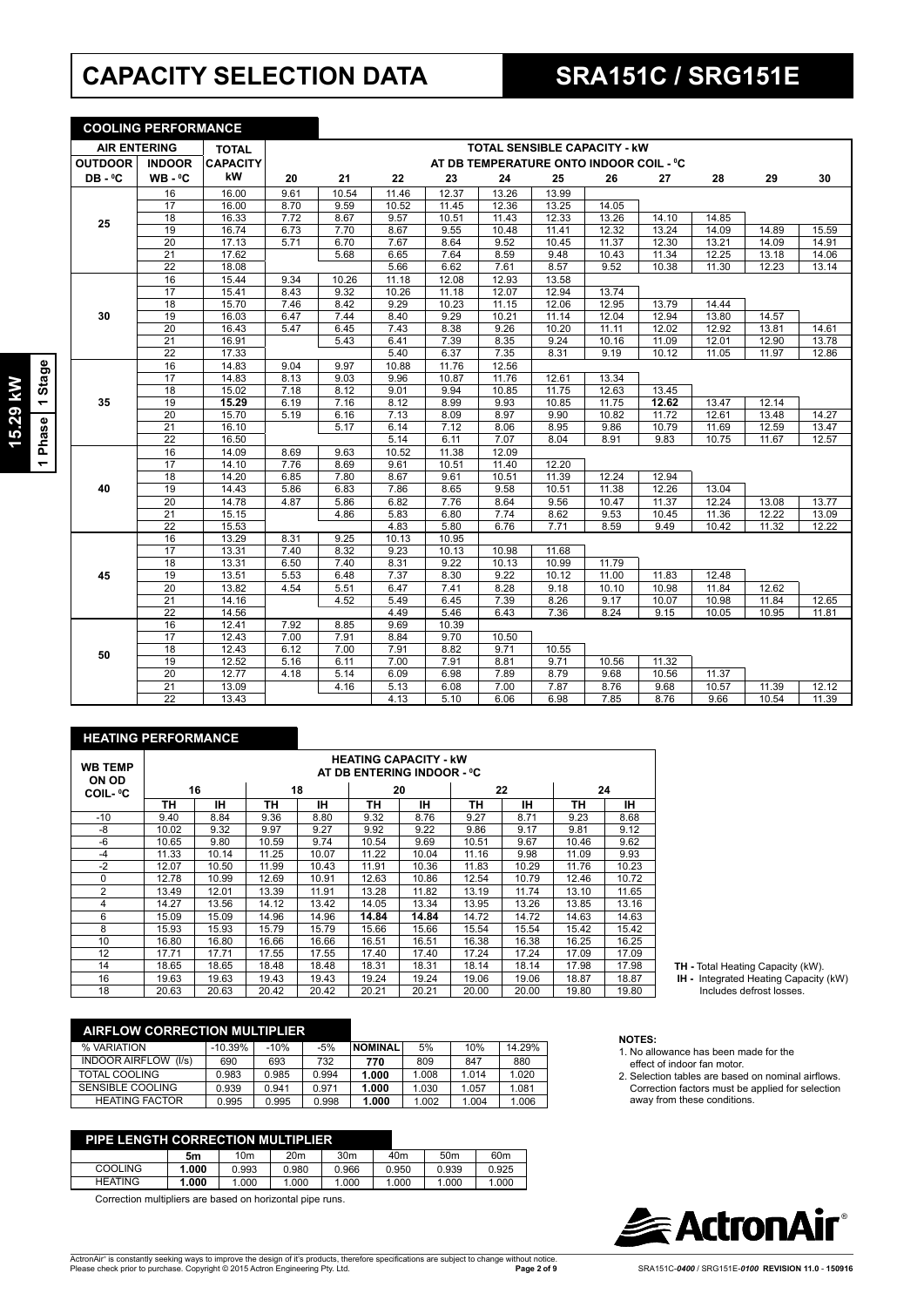# **DIMENSIONS AND FAN CURVE SRA151C / SRG151E**

**15.29 kW**

15.29 kW

**1 Phase**



ActronAir® is constantly seeking ways to improve the design of it's products, therefore specifications are subject to change without notice.<br>Please check prior to purchase. Copyright © 2015 Actron Engineering Pty. Ltd.

**Page 3 of 9** SRA151C-*0400* / SRG151E-*0100* **REVISION 11.0** - **150916**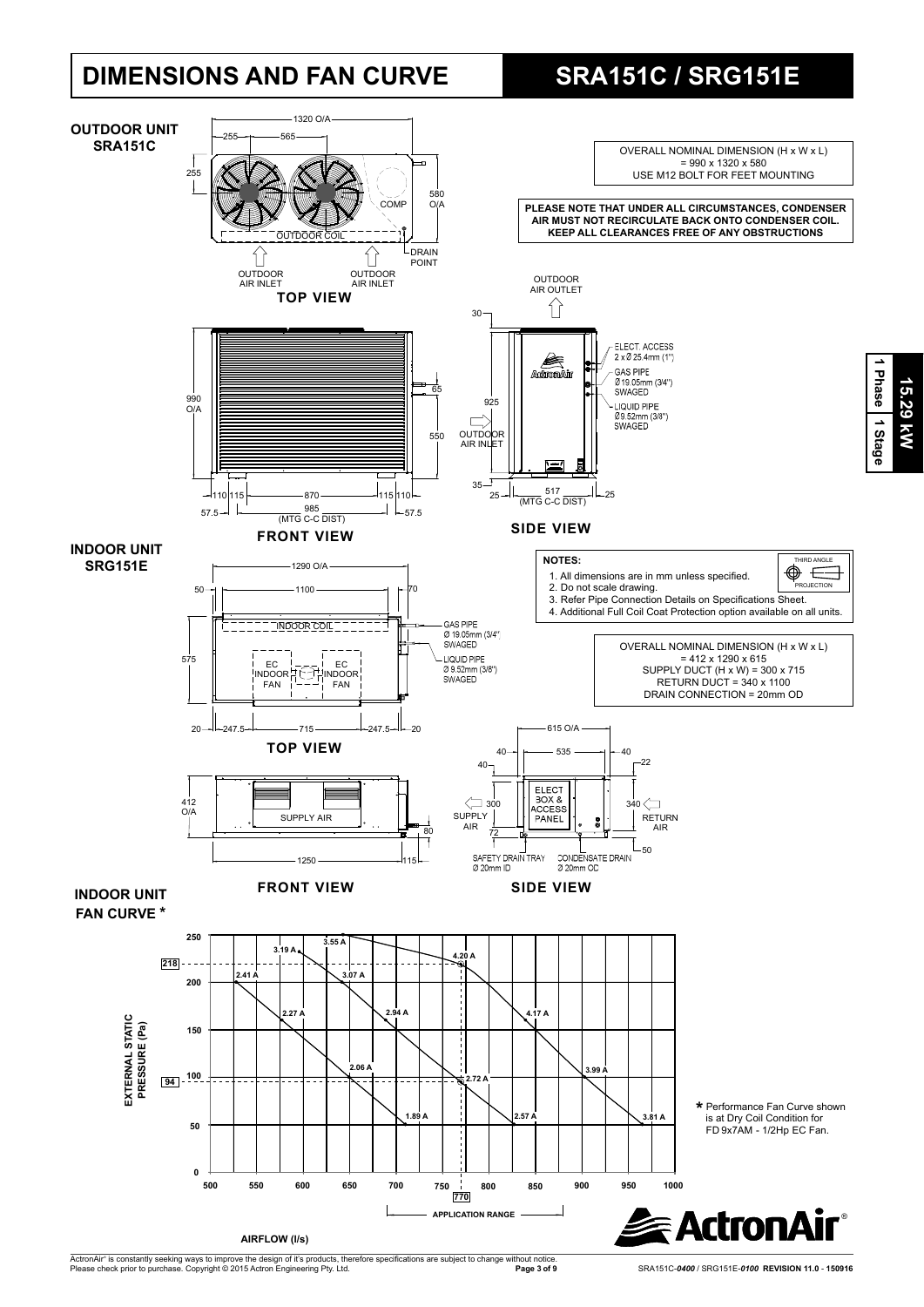## **Outdoor Radiated**

## **Sound Power**

| Level (SWL) |  |
|-------------|--|
|             |  |

| Fan<br>Speed | Sound Power Level<br>dB(A) |      |      |      | Octave Band Centre Frequency (Hz), dB |      |      |      |
|--------------|----------------------------|------|------|------|---------------------------------------|------|------|------|
|              |                            | 125  | 250  | 500  | 1k                                    | 2k   | 4k   | 8k   |
| Low          | 67.0                       | 70.3 | 66.1 | 64.1 | 61.8                                  | 59.1 | 54.4 | 47.0 |
| High         | 69.0                       | 72.1 | 68.6 | 65.6 | 63.9                                  | 61.3 | 55.0 | 49.3 |

# **Indoor Outlet**

**Sound Power Level (SWL)**

| -----------        |                 |                      |      |      |      |                                       |      |      |      |
|--------------------|-----------------|----------------------|------|------|------|---------------------------------------|------|------|------|
| Airflow<br>Setting | Airflow<br>Li/s | Sound<br>Power Level |      |      |      | Octave Band Centre Frequency (Hz), dB |      |      |      |
|                    |                 | dB(A)                | 125  | 250  | 500  | 1k                                    | 2k   | 4k   | 8k   |
| Nominal            | 770             | 74.0                 | 71.8 | 72.6 | 71.5 | 69.1                                  | 66.0 | 61.7 | 57.4 |

## **OUTDOOR RADIATED INDOOR OUTLET**





#### **NOTES:**

- 1. Radiated sound power levels are based on ISO 3743-2.
- 2. Outlet sound power levels are based on ISO 13347-2.

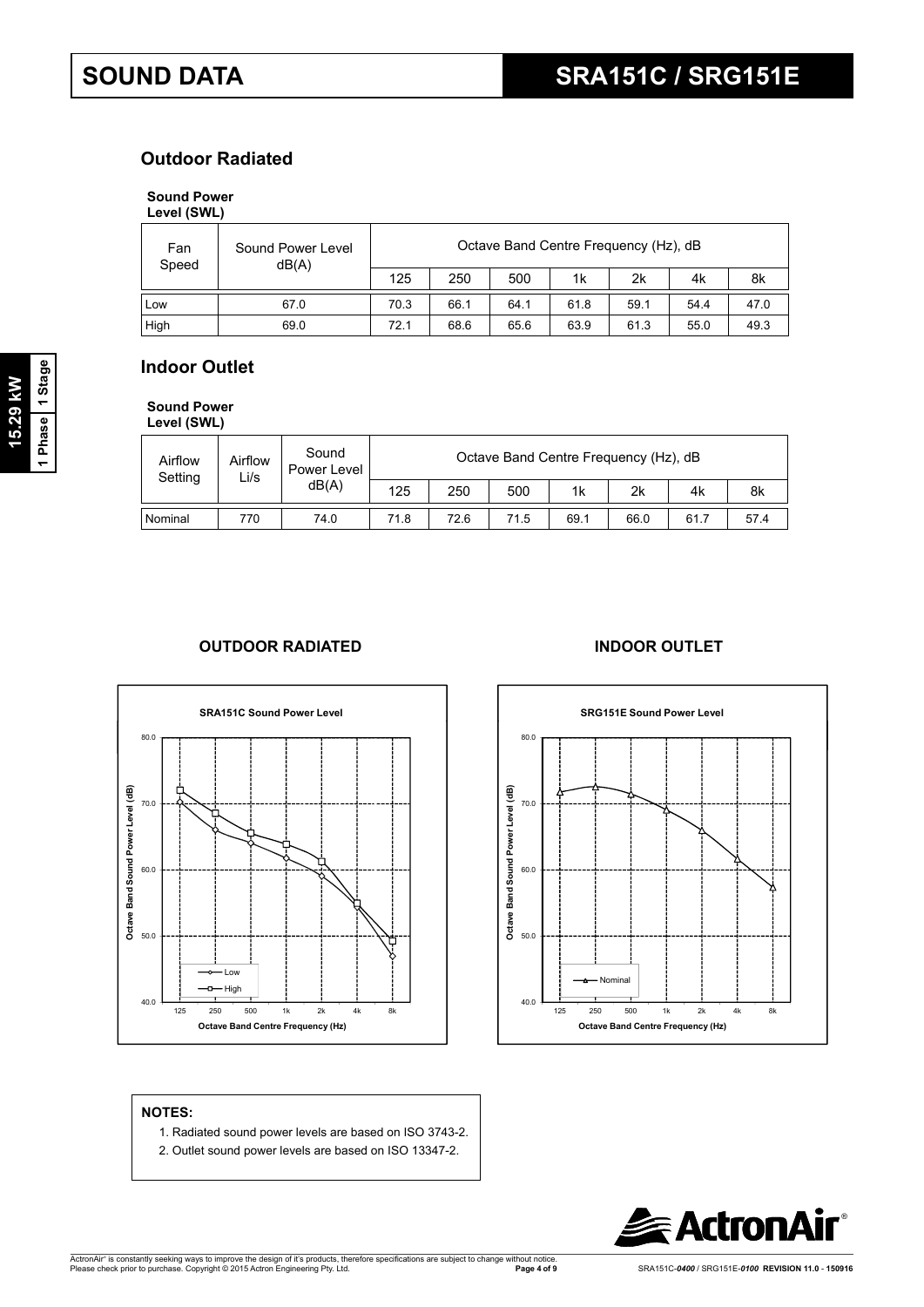| <b>CONSTRUCTION</b>                                                                                                                                                                          |                                                                                  |
|----------------------------------------------------------------------------------------------------------------------------------------------------------------------------------------------|----------------------------------------------------------------------------------|
| <b>CABINET (Indoor Unit)</b>                                                                                                                                                                 | 0.5 - 0.9 mm Galvanized Steel                                                    |
| CABINET (Outdoor Unit)                                                                                                                                                                       | 0.9 - 1.2 mm Zinc & Galv. Steel                                                  |
| SURFACE FINISH (Outdoor Unit)                                                                                                                                                                | 65 µ Baked Polyester Powder Coat                                                 |
| <b>INSULATION (Indoor Unit)</b>                                                                                                                                                              |                                                                                  |
| <b>TYPE</b>                                                                                                                                                                                  | 10 mm Foil Faced Polyethylene<br>12 mm Expanded Polystyrene                      |
|                                                                                                                                                                                              |                                                                                  |
| <b>ELECTRICAL</b>                                                                                                                                                                            |                                                                                  |
| <b>OUTDOOR UNIT</b>                                                                                                                                                                          |                                                                                  |
| Power Supply - 50 Hz                                                                                                                                                                         | 230 Volts x 1 Phase + N                                                          |
| Voltage Range (min - max)                                                                                                                                                                    | 216 V - 253 V<br>24.0                                                            |
| Full Load Amps*<br>Rated Load Amps**                                                                                                                                                         | 17.7                                                                             |
| <b>Approximate Starting Amps</b>                                                                                                                                                             | < 45.0                                                                           |
| IP Rating                                                                                                                                                                                    | <b>IP44</b>                                                                      |
| <b>INDOOR UNIT</b>                                                                                                                                                                           |                                                                                  |
| Power Supply - 50 Hz                                                                                                                                                                         | 230 Volts x 1 Phase + N                                                          |
| Voltage Range (min - max)                                                                                                                                                                    | 216 V - 253 V                                                                    |
| Full Load Amps*                                                                                                                                                                              | 4.3                                                                              |
| IP Rating                                                                                                                                                                                    | <b>IP20</b>                                                                      |
| OUTDOOR & INDOOR UNIT (TOTAL)                                                                                                                                                                |                                                                                  |
| Full Load Amps* - Phase 1                                                                                                                                                                    | 28.3                                                                             |
| Full Load Amps* - Phase 2 & 3                                                                                                                                                                | N/A                                                                              |
| Rated Load Amps**                                                                                                                                                                            | 20.2                                                                             |
| IMPORTANT - The local electricity authority may require limits on starting current and<br>voltage drop, please check prior to purchase.                                                      |                                                                                  |
|                                                                                                                                                                                              | Full Load Amps are based on Compressor and Fan Motor's maximum expected current. |
| Rated Load Amps are measured and tested in accordance with AS/NZS3823.1.2.                                                                                                                   |                                                                                  |
| <b>CABLE SIZE &amp; CIRCUIT BREAKER SIZE</b><br>Suggested minimum cable size should be used as a guide only, refer to AS/NZS 3000<br>"Australian/New Zealand Wiring Rules" for more details. |                                                                                  |
| Cable Size (main line)                                                                                                                                                                       | 6.0 mm <sup>2</sup> (SUGGESTED MINIMUM)                                          |
| Cable Size (indoor to outdoor wire)                                                                                                                                                          | 1.0 mm <sup>2</sup> (SUGGESTED MINIMUM)                                          |
| <b>Circuit Breaker Size</b>                                                                                                                                                                  | 32.0 Amps                                                                        |
|                                                                                                                                                                                              |                                                                                  |
| <b>OUTDOOR COIL</b>                                                                                                                                                                          |                                                                                  |
| <b>TUBE TYPE</b>                                                                                                                                                                             | Copper - Rifle Bore                                                              |
| <b>FIN TYPE</b>                                                                                                                                                                              | Aluminium - Wave                                                                 |
| FACE AREA (m sqr)                                                                                                                                                                            | 1.1                                                                              |
| FIN SPACING (per m)                                                                                                                                                                          | 709                                                                              |
| COIL COATING                                                                                                                                                                                 | Blue Epoxy Coat Coil Fin Protection                                              |
| <b>ROWS</b>                                                                                                                                                                                  |                                                                                  |
| <b>OUTDOOR FAN</b>                                                                                                                                                                           |                                                                                  |
| NUMBER OF FANS x TYPE                                                                                                                                                                        | 2 x Axial                                                                        |
| NUMBER OF BLADES PER FAN                                                                                                                                                                     | 5                                                                                |
| DIAMETER (mm)                                                                                                                                                                                | 450                                                                              |
| <b>OUTPUT KW</b>                                                                                                                                                                             | 0.145                                                                            |
| MOTOR TYPE / DRIVE TYPE                                                                                                                                                                      | 6 Pole External Rotor / Direct                                                   |
| <b>FAN SPEED CONTROL</b>                                                                                                                                                                     | 2 Speed via Capacitor                                                            |
| The standard type outdoor fans fitted to this unit will accept up to 5Pa<br>of external static resistance.                                                                                   |                                                                                  |
| <b>INDOOR COIL</b>                                                                                                                                                                           |                                                                                  |
| <b>TUBE TYPE</b>                                                                                                                                                                             | Copper - Rifle Bore                                                              |
| <b>FIN TYPE</b>                                                                                                                                                                              | Aluminium - Louvre                                                               |
| FACE ARE (m sqr)                                                                                                                                                                             | 0.41                                                                             |
| FIN SPACING (per m)                                                                                                                                                                          | 590                                                                              |
| <b>COIL COATING</b>                                                                                                                                                                          | Blue Epoxy Coat Coil Fin Protection                                              |
| <b>ROWS</b>                                                                                                                                                                                  |                                                                                  |
|                                                                                                                                                                                              |                                                                                  |
| INDOOR FAN                                                                                                                                                                                   |                                                                                  |
| NUMBER OF FANS x TYPE                                                                                                                                                                        | 1 x Twin Deck Centrifugal EC Fan                                                 |
| DIAMETER / WIDTH (mm)                                                                                                                                                                        | 240 x 180                                                                        |
| OUTPUT kW                                                                                                                                                                                    | 0.373                                                                            |
| MOTOR TYPE / DRIVE TYPE                                                                                                                                                                      | Variable Speed EC Motor / Direct                                                 |

# **SPECIFICATIONS SRA151C / SRG151E**

| <b>COMPRESSOR</b>                                                                                                                                                                   |                    |                                                             |                                                                                                                                                                               |  |  |
|-------------------------------------------------------------------------------------------------------------------------------------------------------------------------------------|--------------------|-------------------------------------------------------------|-------------------------------------------------------------------------------------------------------------------------------------------------------------------------------|--|--|
| NUMBER PER UNIT x TYPE                                                                                                                                                              |                    | 1 x Scroll (Hermetic)                                       |                                                                                                                                                                               |  |  |
| <b>FULL LOAD AMPS</b>                                                                                                                                                               |                    | 22.5                                                        |                                                                                                                                                                               |  |  |
| LOCKED ROTOR AMPS                                                                                                                                                                   |                    | 115.5                                                       |                                                                                                                                                                               |  |  |
| <b>STARTING METHOD</b>                                                                                                                                                              |                    | Soft Starter                                                |                                                                                                                                                                               |  |  |
| <b>REFRIGERATION SYSTEM</b>                                                                                                                                                         |                    |                                                             |                                                                                                                                                                               |  |  |
| <b>REFRIGERANT TYPE</b>                                                                                                                                                             |                    | <b>R-410A</b>                                               |                                                                                                                                                                               |  |  |
| <b>EXPANSION CONTROL</b>                                                                                                                                                            |                    | <b>Direct Expansion Orifice</b>                             |                                                                                                                                                                               |  |  |
| FACTORY CHARGE (grams)                                                                                                                                                              |                    | 4650<br>15                                                  |                                                                                                                                                                               |  |  |
| PRE-CHARGE LENGTH (metres)<br>ADDITIONAL REF. CHARGE (gm/m)                                                                                                                         |                    | 50                                                          |                                                                                                                                                                               |  |  |
|                                                                                                                                                                                     |                    |                                                             |                                                                                                                                                                               |  |  |
| <b>FILTER DRIER</b>                                                                                                                                                                 |                    |                                                             |                                                                                                                                                                               |  |  |
| <b>CONNECTION SIZE &amp; TYPE</b>                                                                                                                                                   |                    |                                                             | 9.5 mm (3/8") ODF Soldered Bi-Flow                                                                                                                                            |  |  |
| FACTORY SUPPLIED / FITTED<br>See Installation Section for complete Filter Drier specifications.                                                                                     |                    | No                                                          |                                                                                                                                                                               |  |  |
|                                                                                                                                                                                     |                    |                                                             |                                                                                                                                                                               |  |  |
| <b>INTERCONNECTING PIPE RUN</b>                                                                                                                                                     |                    |                                                             |                                                                                                                                                                               |  |  |
| MAX PIPE LENGTH (metres)                                                                                                                                                            |                    | 60                                                          |                                                                                                                                                                               |  |  |
| MAX. VERTICAL LENGTH (metres)                                                                                                                                                       |                    |                                                             | 20 (Included in Max. Pipe Length)                                                                                                                                             |  |  |
| <b>FIELD PIPE SIZES</b>                                                                                                                                                             |                    |                                                             |                                                                                                                                                                               |  |  |
| <b>Liquid Pipe</b>                                                                                                                                                                  |                    | $9.52$ mm $(3/8")$                                          |                                                                                                                                                                               |  |  |
| Gas Pipe<br>PIPE CONNECTIONS                                                                                                                                                        |                    | 19.05 mm (3/4")                                             |                                                                                                                                                                               |  |  |
| Indoor                                                                                                                                                                              | <b>Liquid Pipe</b> |                                                             | 9.52 mm (3/8") Swaged to fit                                                                                                                                                  |  |  |
|                                                                                                                                                                                     |                    | 9.52 mm (3/8") field pipe                                   |                                                                                                                                                                               |  |  |
|                                                                                                                                                                                     | Gas Pipe           |                                                             | 19.05 mm (3/4") Swaged to fit<br>19.05 mm (3/4") field pipe                                                                                                                   |  |  |
| Outdoor                                                                                                                                                                             | <b>Liquid Pipe</b> | 9.52 mm (3/8") Swaged to fit<br>9.52 mm (3/8") field pipe   |                                                                                                                                                                               |  |  |
|                                                                                                                                                                                     | Gas Pipe           | 19.05 mm (3/4") Swaged to fit<br>19.05 mm (3/4") field pipe |                                                                                                                                                                               |  |  |
| <b>CONNECTION TYPE</b>                                                                                                                                                              |                    | Solder                                                      |                                                                                                                                                                               |  |  |
| Insulate both gas and liquid pipes separately.                                                                                                                                      |                    |                                                             |                                                                                                                                                                               |  |  |
| <b>PROTECTION DEVICES</b>                                                                                                                                                           |                    |                                                             |                                                                                                                                                                               |  |  |
| HIGH PRESSURE CUTOUT SWITCH                                                                                                                                                         |                    |                                                             | Nonadjustable (Automatic Reset)                                                                                                                                               |  |  |
| LOW PRESSURE CUTOUT SWITCH                                                                                                                                                          |                    |                                                             | Nonadjustable (Automatic Reset)                                                                                                                                               |  |  |
| <b>COMPRESSOR MOTOR TEMP.</b>                                                                                                                                                       |                    | Internal Thermal Cut-Out                                    |                                                                                                                                                                               |  |  |
| <b>INDOOR FAN OVERLOAD</b>                                                                                                                                                          |                    | Internal Thermal Cut-Out                                    |                                                                                                                                                                               |  |  |
| OUTDOOR FAN OVERLOAD                                                                                                                                                                |                    | Internal Thermal Cut-Out                                    |                                                                                                                                                                               |  |  |
| SUMP HEATER WATTS*                                                                                                                                                                  |                    |                                                             | 30 W during Compressor Off Cycle                                                                                                                                              |  |  |
| * Crankcase Heater is to be disconnected for pipe lengths 8m or less.                                                                                                               |                    |                                                             |                                                                                                                                                                               |  |  |
| <b>ELECTRIC CONTROLS</b>                                                                                                                                                            |                    |                                                             |                                                                                                                                                                               |  |  |
| DEFROST METHOD                                                                                                                                                                      |                    | Reverse Cycle                                               |                                                                                                                                                                               |  |  |
| <b>DEFROST TYPE</b>                                                                                                                                                                 |                    | <b>Adaptive Demand Defrost</b>                              |                                                                                                                                                                               |  |  |
| CONTROL CIRCUIT BREAKER                                                                                                                                                             |                    | 10.0 Amps                                                   |                                                                                                                                                                               |  |  |
| <b>CONTROL FIELD WIRING</b>                                                                                                                                                         |                    |                                                             | 2 Core 14 / 0.20 Screened Cable                                                                                                                                               |  |  |
| <b>OPERATING RANGE</b><br>It is essential that the unit is correctly sized for the application and operates within its<br>recommended range of operating conditions as shown below. |                    |                                                             |                                                                                                                                                                               |  |  |
| <b>MODE</b>                                                                                                                                                                         | <b>RANGE</b>       | <b>INDOOR</b><br><b>AIR INTAKE</b><br><b>TEMPERATURE</b>    | <b>OUTDOOR</b><br><b>AIR INTAKE</b><br><b>TEMPERATURE</b>                                                                                                                     |  |  |
| Cooling                                                                                                                                                                             | Max.               | 29°C DB / 19°C WB                                           | 50°C DB                                                                                                                                                                       |  |  |
|                                                                                                                                                                                     | Min.               | 20°C DB / 15°C WB                                           | 15°C DB                                                                                                                                                                       |  |  |
| Heating                                                                                                                                                                             | Max.               | 24°C DB                                                     | 21°C DB / 16°C WB                                                                                                                                                             |  |  |
|                                                                                                                                                                                     | Min.               | $16^{\circ}$ CDB                                            | $-10^{\circ}$ CDB                                                                                                                                                             |  |  |
| <b>AIR FILTERS</b>                                                                                                                                                                  |                    |                                                             | All return air including fresh air must have adequate filters supplied and fitted by the<br>installing contractor. Filters must be located in accessible location between the |  |  |

All return air including fresh air must have adequate filters supplied and fitted by the installing contractor. Filters must be located in accessible location between the return air grille and the unit.<br>
ActronAir<sup>®</sup> does



**15.29 kW**

**1 Phase**

 **1 Stage**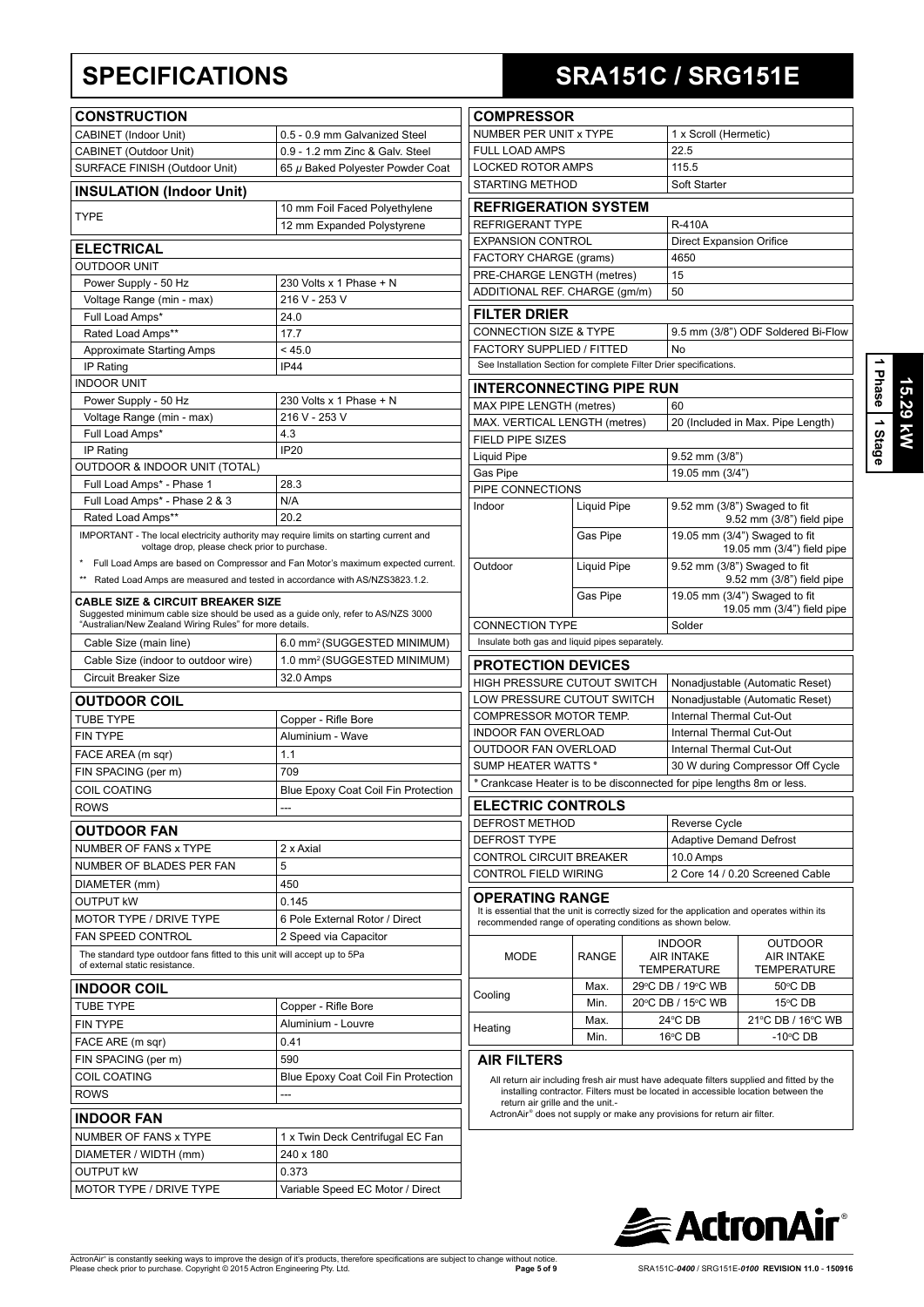

**15.29 kW 1 Phase 1 Stage**

**MY 67'SL** 

1 Phase 1 Stage

# **WIRING DIAGRAM SRA151C / SRG151E**

ActronAir® is constantly seeking ways to improve the design of it's products, therefore specifications are subject to change without notice.<br>Please check prior to purchase. Copyright © 2015 Actron Engineering Pty. Ltd.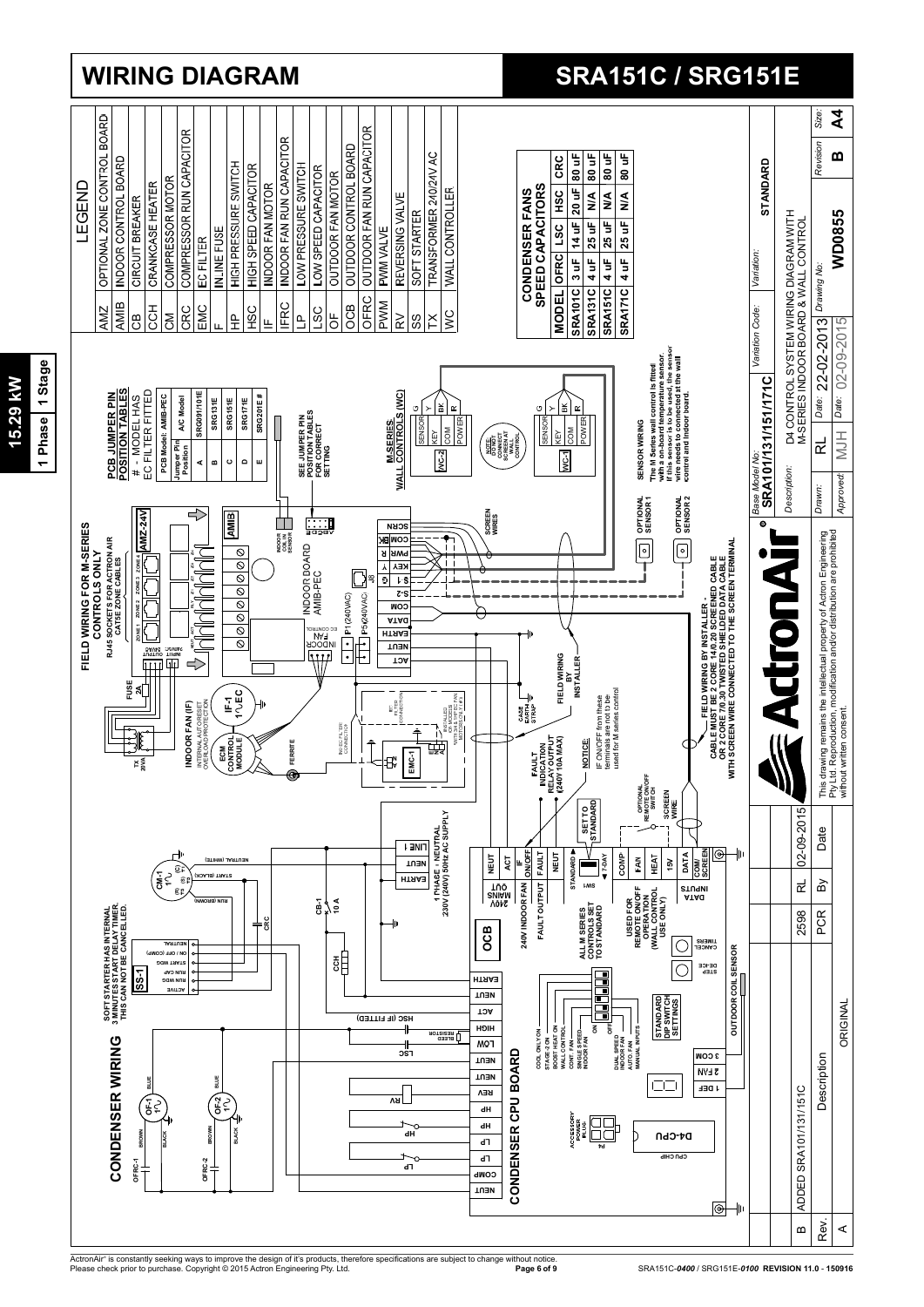# **OUTDOOR UNIT VARIATION SRA151C-H**

**15.29 kW**

15.29 kW

**1 Phase**

 **1 Stage**

## **H** OUTDOOR UNIT - HORIZONTAL DISCHARGE FANS 5 Pa



## **MINIMUM SERVICE ACCESS CLEARANCES & AIRFLOW SPACE ALLOWANCES**



**TOP VIEW**

**PLEASE NOTE THAT UNDER ALL CIRCUMSTANCES, CONDENSER AIR MUST NOT RECIRCULATE BACK ONTO CONDENSER COIL. KEEP ALL CLEARANCES FREE OF ANY OBSTRUCTIONS**

|                                                      | <b>STACKING OF UNITS</b>                |
|------------------------------------------------------|-----------------------------------------|
| ONE IN FRONT OF THE OTHER<br>(DISTANCE BET. LF & LR) | SIDE BY SIDE<br>(DISTANCE BET. LF & RF) |
| 600 mm                                               | 1500 mm                                 |

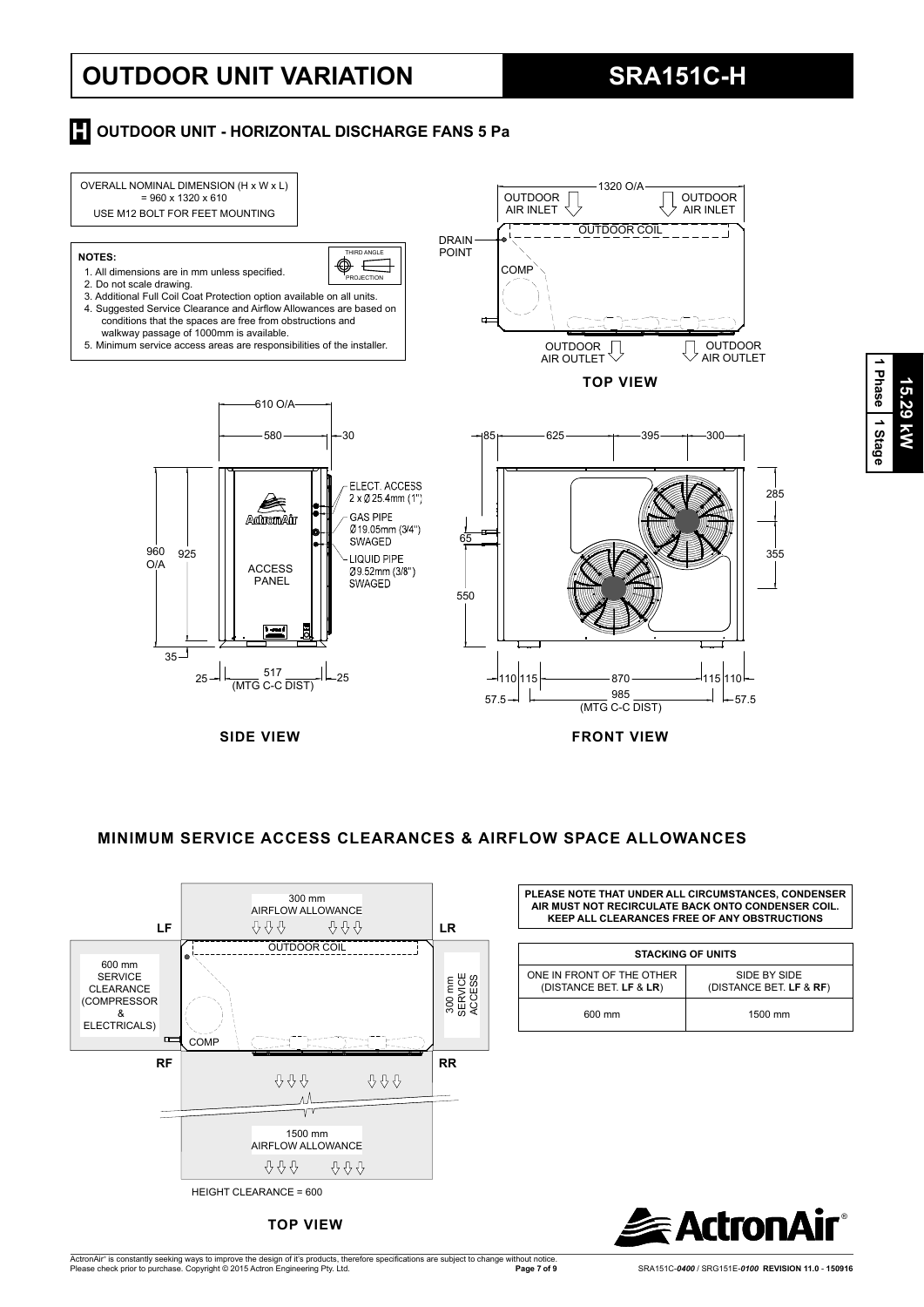## **INDOOR UNIT - UPRIGHT FAN COIL WITH VERTICAL DISCHARGE V**



**FRONT VIEW**

 **MINIMUM SERVICE ACCESS CLEARANCES & AIRFLOW SPACE ALLOWANCES**



HEIGHT CLEARANCE = DUCT WORK

**TOP VIEW**

| 1. All dimensions are in mm unless specified.<br>2. Do not scale drawing.<br>3. Refer Fan Curve to corresponding standard SRG151E model.<br>4. Additional Full Coil Coat Protection option available on all units.<br>5. Suggested Service Clearance and Airflow Allowances are based on<br>conditions that the spaces are free from obstructions and<br>walkway passage of 1000mm is available.<br>6. Minimum service access areas are responsibilities of the installer. | PROJECTION                              |
|----------------------------------------------------------------------------------------------------------------------------------------------------------------------------------------------------------------------------------------------------------------------------------------------------------------------------------------------------------------------------------------------------------------------------------------------------------------------------|-----------------------------------------|
|                                                                                                                                                                                                                                                                                                                                                                                                                                                                            |                                         |
| <b>STACKING OF UNITS</b>                                                                                                                                                                                                                                                                                                                                                                                                                                                   |                                         |
| ONE IN FRONT OF THE OTHER<br>(DISTANCE BET. LF & LR)                                                                                                                                                                                                                                                                                                                                                                                                                       | SIDE BY SIDE<br>(DISTANCE BET. LF & RF) |